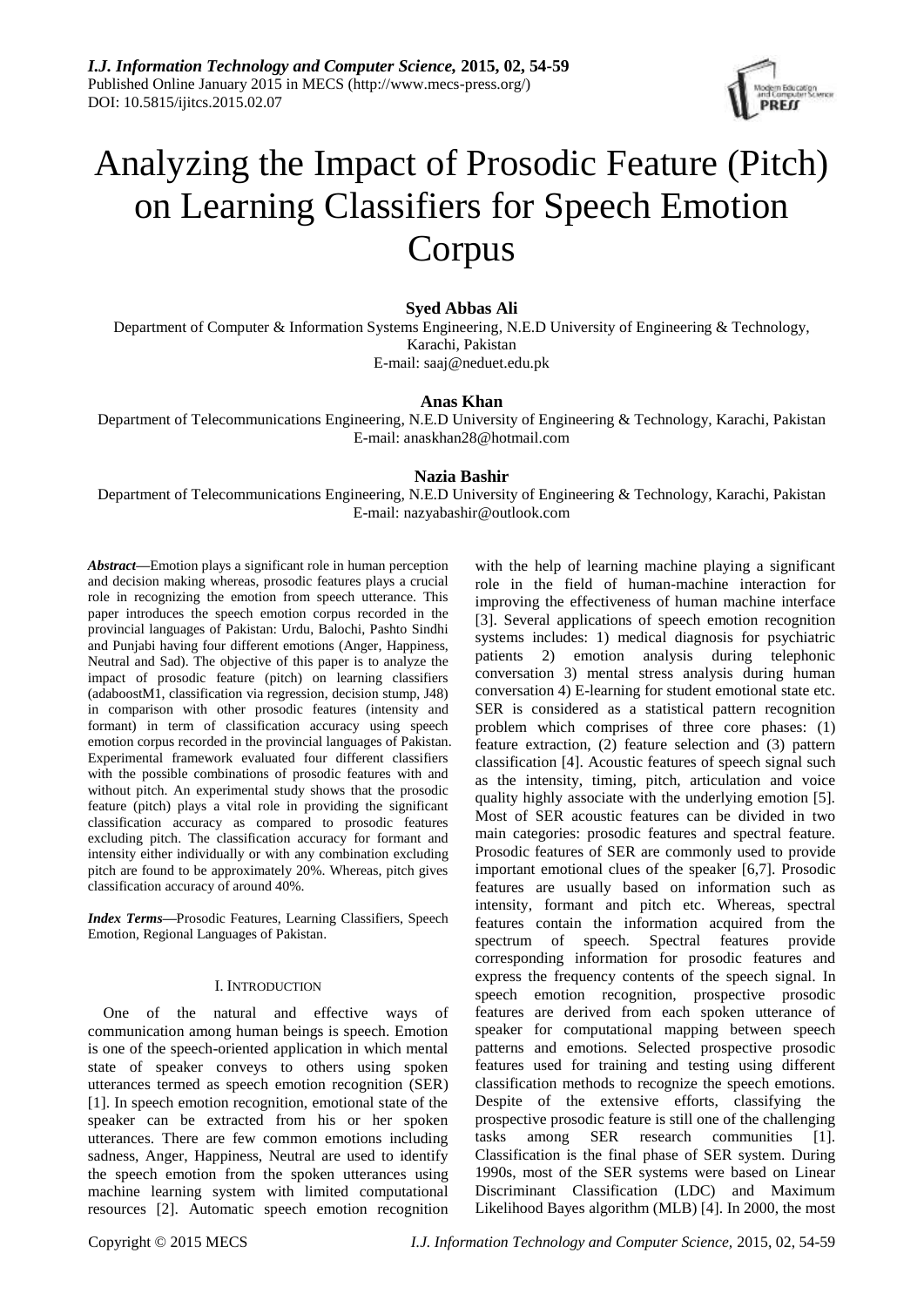significant classification techniques were based on Neural Network (NN) classification method for speech emotion recognition [8]. Around 2002, Hidden Markov Model (HMM) [10] and Support Vector Machine (SVM) [9] have received significant attention among research communities. Although different classifiers have its own pons and corns, but researchers are still trying to find the optimal solution. This paper is an attempt to analyzing the impact of prosodic feature (pitch) to observe the behavior of learning classifiers in term of classification accuracy on demonstrative speech emotion corpus taken from random, non-actors and daily life peoples.

Rest of the paper is organized as follow. The consequent section discusses the three prosodic features of speech emotion including the four learning classifiers. Demonstrative speech emotion corpus collection and specifications are defined in section III. The experimental results and discussions are presented in section IV. Finally, conclusions are drawn in section V.

### II. PROSODIC FEATURES AND LEARNING CLASSIFIERS

Prosody is the study of the entire elements of [language](http://www.britannica.com/EBchecked/topic/329791/language) that contribute toward rhythmic and acoustic effects. Prosody is the combination of pitch, energy variation and duration of speech segment, which added sense to the spoken utterances to provide speaker emotion such as sadness, anger, happiness, neutral etc. Prosodic features are treated as major correlates of vocal emotion for discriminating and identifying the emotion from spoken utterances and emotion present in daily life conversation respectively [11]. Speaker emotional state can be indicated by prosodic features, some of the significant prosodic features used to recognize emotion from speech utterances are energy, speech rate, pitch, duration, intensity, formant, Mel frequency cepstrum coefficient (MFCC) and linear prediction cepstrum coefficient (LPCC) [12,13,14] Three prosodic features (intensity, pitch and formant) with the possible combinations of features with and without pitch were used in this experimental framework to analyzing the impact of pitch on learning classifiers.

- Pitch: One of the important perceptual property based prosody features used to detect emotion from spoken utterances are called pitch or glottal wave form. Vibration rate of vocal cord produces pitch signal and depends on the sub glottal air pressure and tension of vocal cord [15]. .Pitch has psycho acoustical sound attribute rather than objective physical property and can be measured as frequency.
- Intensity: Intensity is used to encode prosodic information and shows emotion of spoken utterance in term of energy of speech signal which depend on short term energy and short term average amplitude [16]. Energy of speech signal affected by stimulation level of emotions, due to which intensity can be used in the field of emotion recognition [17].
- Formants: Formant is one of the important prosodic feature and significant frequency component of speech which provides quantifiable frequency content of the

characteristic and vowel of speech signal. Formant is defined as resonant frequency and unique frequency component of vocal track filter and human speech respectively [18].

Classification is a machine learning based data mining techniques used to classify each item in a data set into one of the predefined set of classes or groups. The most commonly used speech emotion learning classifiers are Naïve Bayes (NB), Support vector machine (SVM), C.45 decision stump, artificial neural network (ANN) and Knearest-neighbor methods (k-NN). These learning classifiers have been compared on speech emotion assets in [19]. Experimental framework in this study shows that the classification accuracy for J48, Decision stump, adaboostM1 and Classification via regression found to give significant results in the presence of prosodic feature (pitch) as compared to other classifiers using WEKA data mining software.

J48: A Weka's implementation of C4.5 decision tree algorithm. A greedy approach is implemented using C4.5 method which built decision tree in top-down recursive divide and conquer fashion. In Top down approach, training set is recursively divided into smaller subsets as the tree is being constructed with a set of labeled training sample and their associated class labels [20].

AdaboostM1: Class for boosting a nominal class classifier using the Adaboost M1 method. Only nominal class problems can be tackled and dramatically improves performance [21].

Classification via regression: Class for doing classification using regression methods. Class is binarized and one regression model is built for each class value [22].

Decision stump: Class for building and using a decision stump and used in conjunction with a boosting algorithm. Decision stump performs classification (based on entropy) or regression (based on mean-squared error) and treating missing data as a separate value [23].

## III. CORPUS COLLECTION AND SPECIFICATIONS

The emotion corpus for this research work has been collected in five provincial languages of Pakistan: Urdu, Pashto, Punjabi, Sindhi and Balochi with four different emotions (Anger, Happiness, Neutral and Sad). In this initial research studies, the speech samples were taken from random, non-actors, daily life peoples with an aim of evaluating real time speech emotion samples for practical implementation. The recording specification of the proposed speech emotion corpus development based on the ITU recommendations. The recording has been performed in standard recording environment having SNR≥45dB.Built-in sound recorder of Microsoft Windows 7has been used to record the entire speech emotion of native speakers. The recording format is 16 bit, Mono, PCM and sampling rate of 48 KHz with microphone impendence and sensitivity of 2.2W and 54dB±2dB respectively, pulp stereo type of 3.5mm and length of cable is 1.8m. The selection of a carrier sentence was based on well-known desiderata, according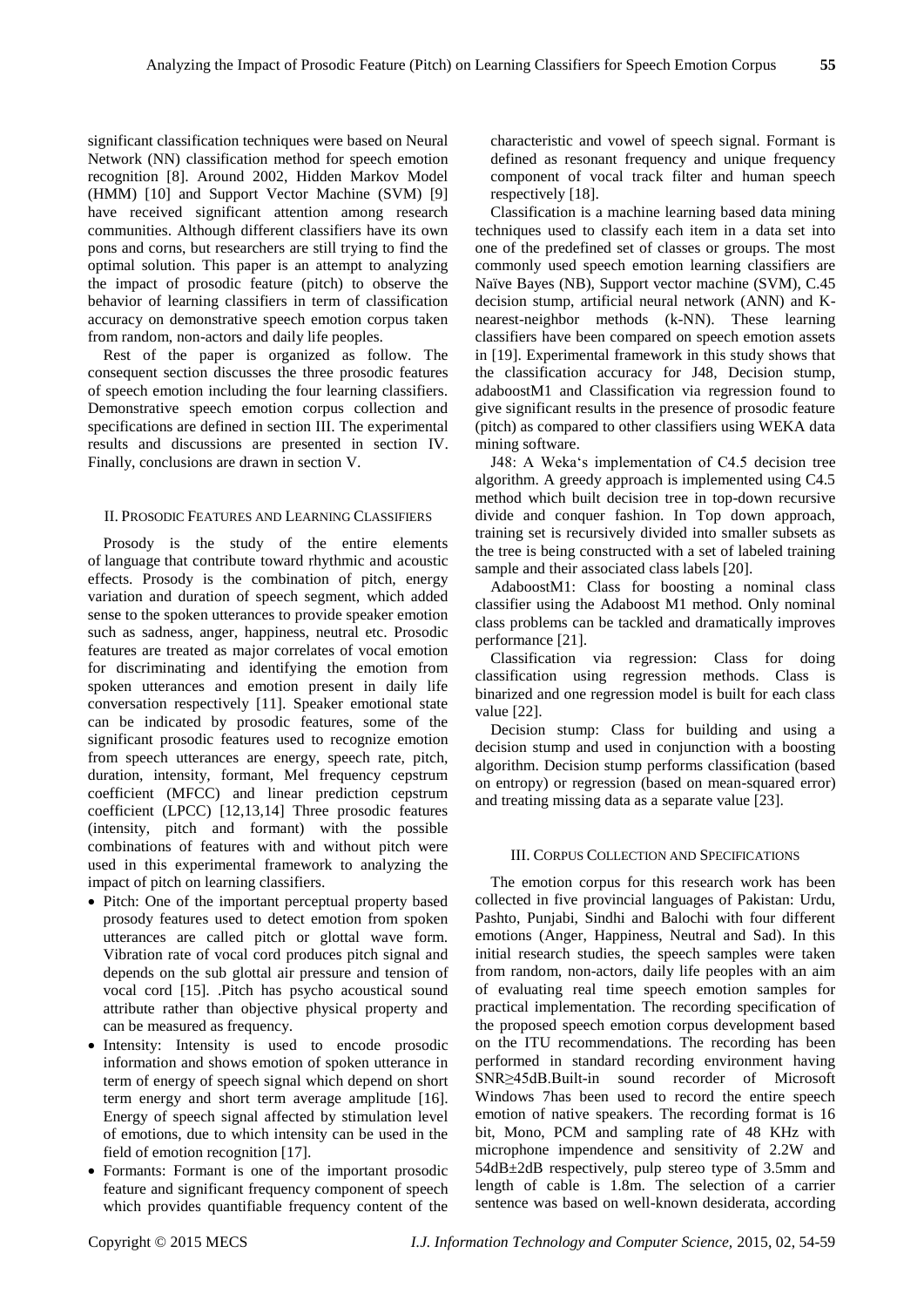to which sentence should be 1) semantically neutral, 2) easy to analyze, 3) consistent with any situation presented and 4) having similar meaning for each languages. Based on the previous studies [24], the carrier sentence was: "It will happen in seven hours"

| Urdu           | یہ سات گھنٹے میں ہو گا           |
|----------------|----------------------------------|
| <b>Pashto</b>  | کیږي ساعتو اوو دابهيه            |
| Punjabi        | نگاوچگهنٿےسَتايہ ہو              |
| Sindhi         | ستهي <sub>-</sub> ٽيندو ۾ کن کلا |
| <b>Balochi</b> | بئيتباكلاكب <b>ف</b> تهى         |

#### IV. EXPERIMENTAL RESULTS AND DISCUSSIONS

To evaluate the impact of prosodic feature (pitch) on learning classifiers, the experimental framework is divided in to two portions with the possible combinations of prosodic features with and without pitch. In the first portion, we made use of PRAAT software [25] to observe the emotion present in the speaker utterances with four emotions (Anger, Happiness, Neutral and Sad). Demonstrative speech emotion corpus used in this experiment initially consists of 40 samples taken from recording of male and female speakers in the provincial languages of Pakistan (Urdu, Balochi, Pashto Sindhi and Punjabi). Two speaker's one male and one female (ages of 22- 26 years) of five provincial languages were spoken in four different emotions to analyze the dependence of emotions on prosodic features (pitch, Intensity and Formant).



Fig. 1. Prosodic Features in Urdu Female (Anger)



Fig. 2. Prosodic Features in Balochi Male (Sad)



Fig. 3. Prosodic Features in Pashto Female (Anger)

Fig.1 to Fig. 3 provide the pictorial view of the prosodic feature (pitch) of the spoken utterances in Urdu, Balochi and Pashto with following emotions Anger, Sad and Anger respectively. Following observations have been collected using PRAAT software to extract prosodic features in order to show the behavior of prosodic feature (pitch). These observations are not completely demonstrated the total 40 samples for entire emotions and languages but just to show a flavor of how these observations were extracted using PRAAT.

Figure 4 to Figure 7 show the comparative analysis of prosodic features (pitch, intensity and formant) in five provincial languages of Pakistan with four different emotions (Anger, Happiness, Neutral and Sad). The tables describe the mean values of intensity, pitch and formant with the deviation among them in term of spoken emotion utterances. The comparison has been made on the basis of the mean values of spoken emotion utterances. It can be observe from the demonstrative experiments that intensity shows quite similar value for all provincial languages but also the value is very close to four emotions and for our experimental work to recognize emotion, threshold values based on intensity will not help accurately. However pitch in these graphs can be clearly observe that perform a very significant role as it shows substantial variation for four different emotions although these values are a little bit varies for five provincial languages but it can be used for detecting emotions independent of region and gender. From the above comparative analysis it can be conclude that "pitch" show considerable variation in mean values of four different emotions which may lead to better classification accuracy using learning classifiers.



Fig. 4. Comparative analysis of prosodic feature for the emotion Anger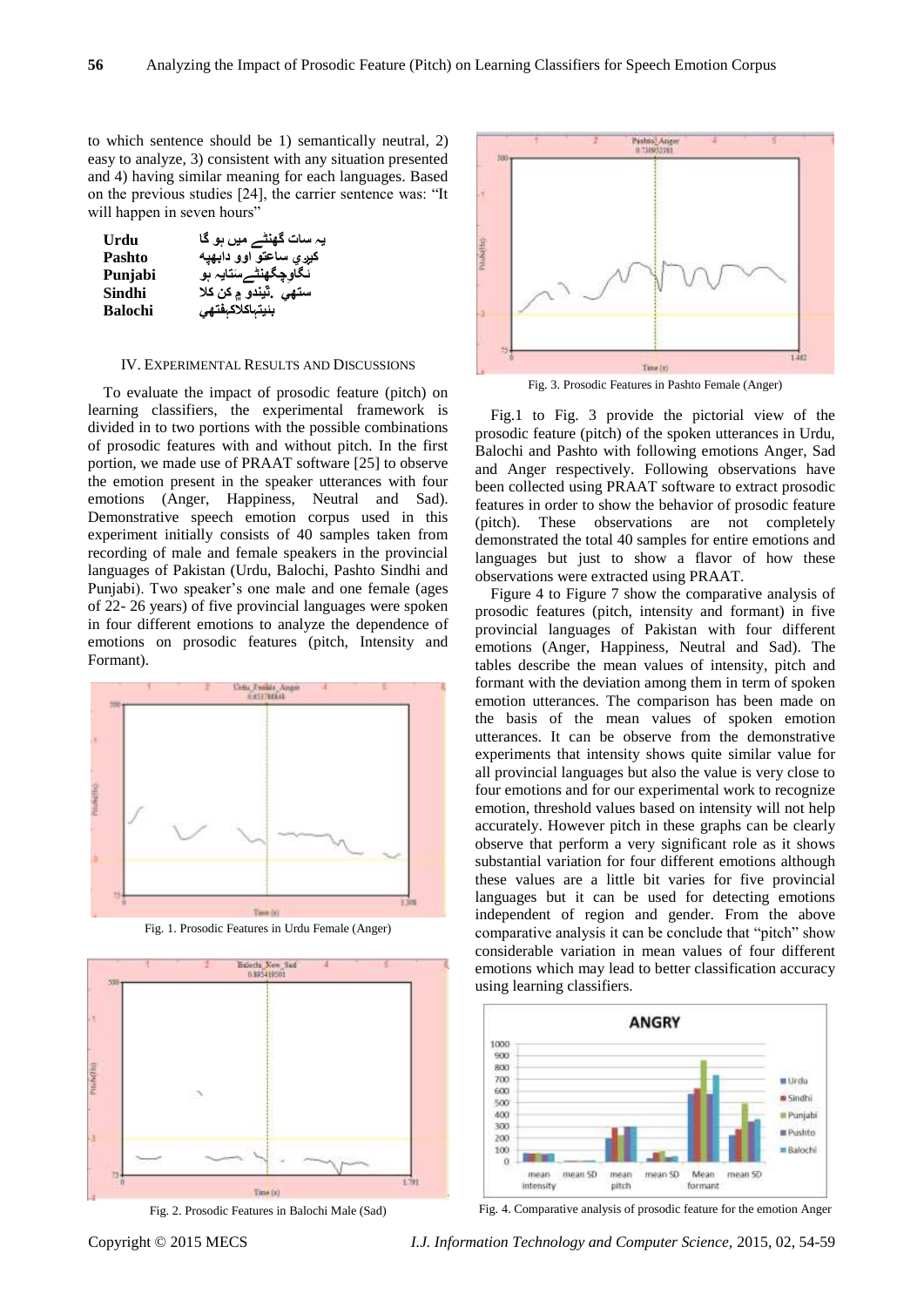

Fig. 5. Comparative analysis of prosodic feature for the emotion Happy



Fig. 6. Comparative analysis of prosodic feature for the emotion Neutral



Fig.7. Comparative analysis of prosodic feature for the emotion Sad

In the second portion of experiment, we made use of WEKA (Data Mining) software tool [26] to analyze the classification accuracy of four learning classifiers (adaboostM1, classification via regression, decision stump, J48) with and without the prosodic feature (pitch). After extracting prosodic features (pitch, intensity and formant), our experimental flow was directed towards WEKA software to evaluate the impact of prosodic feature (pitch) on learning classifiers. During experiments different learning classifiers were tested in order to investigate which of them gives the best possible results and four learning classifiers (adaboostM1, classification via regression, decision stump and J48) were found the best.

| Table 1. Classification accuracy of learning classifier excluding Pitch |  |  |  |
|-------------------------------------------------------------------------|--|--|--|
|                                                                         |  |  |  |

| <b>Prosodic</b><br>feature(s) | Learning<br><b>Classifier</b> | Total no. of<br><b>Instances</b> | No. of correct<br>instances | No. of incorrect<br>instances | Time to build<br>model (sec) | <b>Classification</b><br>accuracy |
|-------------------------------|-------------------------------|----------------------------------|-----------------------------|-------------------------------|------------------------------|-----------------------------------|
| Intensity                     | adaboostM1                    | 40                               | 8                           | 32                            | $\Omega$                     | 20%                               |
|                               | Classification via regression | 40                               | 8                           | 32                            | 0.08                         | 20.00%                            |
|                               | Decision stump                | 40                               | 8                           | 32                            | $\Omega$                     | 20%                               |
|                               | J48                           | 40                               | 9                           | 31                            | $\Omega$                     | 22%                               |
| Formant                       | adaboostM1                    | 40                               | 8                           | 32                            | $\Omega$                     | 20%                               |
|                               | Classification via regression | 40                               | 10                          | 30                            | 0.06                         | 25.00%                            |
|                               | Decision stump                | 40                               | 8                           | 32                            | $\Omega$                     | 20%                               |
|                               | J48                           | 40                               | 7                           | 33                            | $\Omega$                     | 18%                               |
| Intensity & Formant           | adaboostM1                    | 40                               | 7                           | 33                            | $\theta$                     | 18%                               |
|                               | Classification via regression | 40                               | 8                           | 32                            | 0.16                         | 20.00%                            |
|                               | Decision stump                | 40                               | $\overline{7}$              | 33                            | $\Omega$                     | 18%                               |
|                               | J48                           | 40                               | 4                           | 36                            | $\Omega$                     | 10%                               |

Table 1 and Table 2 provide comprehensive table for performance evaluation of learning classifiers in term of classification accuracy with possible combination of prosodic feature with and without pitch. Experimental results clearly evident that the classification accuracy for formant and intensity either individually or with any combination excluding pitch are found to be approximately 20%. whereas, pitch gives classification accuracy of around 40%.

Figure 8 provides the comprehensive statistical analysis of prosodic features with and without pitch and it can be clearly observed that pitch is indeed performing a significant role in performance of learning classifiers.



Fig. 8. Comparison of PITCH with other prosodic features on learning classifiers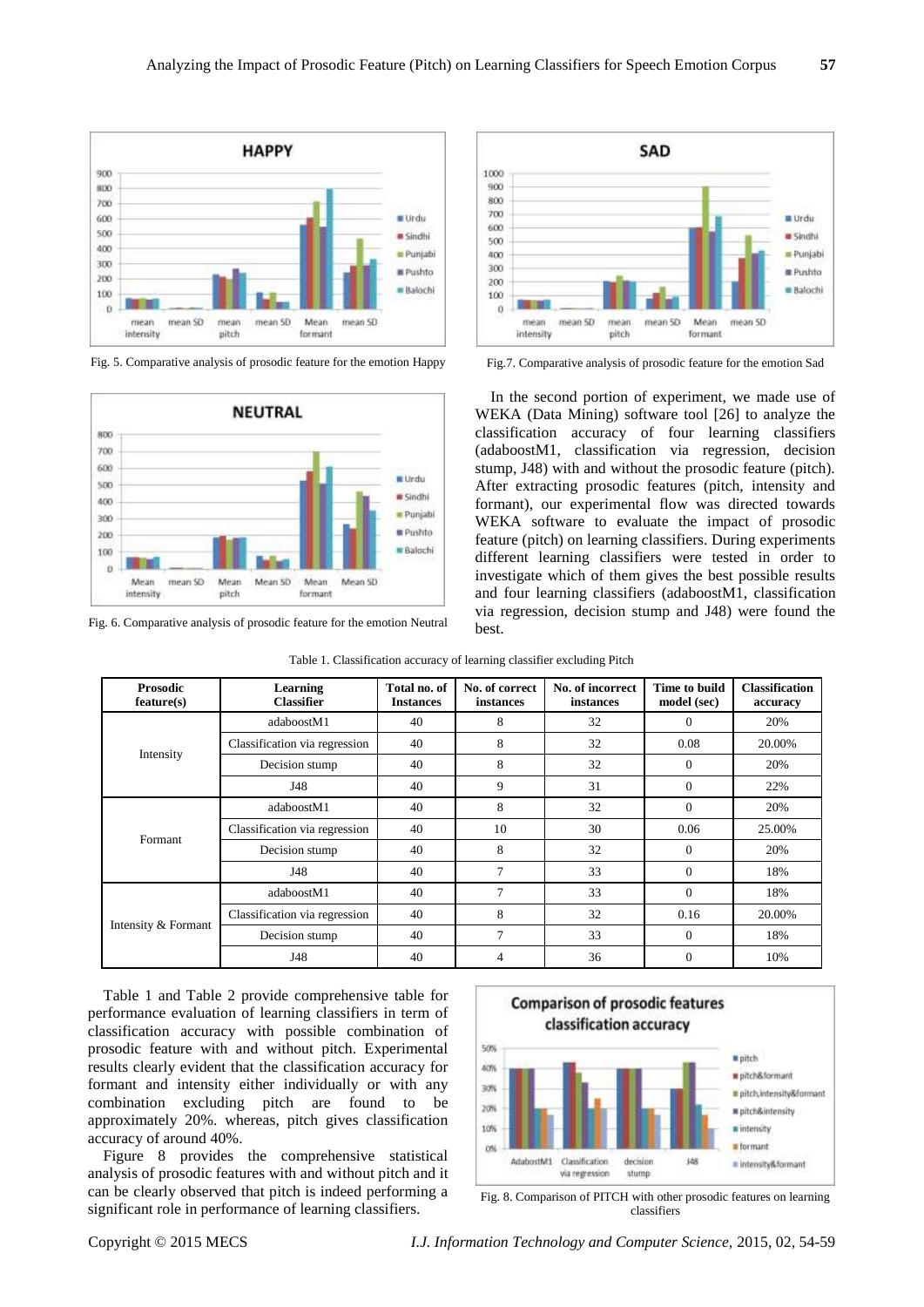| <b>Prosodic</b><br>feature(s) | Learning<br><b>Classifier</b> | Total no. of<br><b>Instances</b> | No. of correct<br>instances | No. of incorrect<br>instances | Time to build<br>model (sec) | <b>Classification</b><br>accuracy |
|-------------------------------|-------------------------------|----------------------------------|-----------------------------|-------------------------------|------------------------------|-----------------------------------|
| Pitch                         | adaboostM1                    | 40                               | 16                          | 24                            | 0.02                         | 40%                               |
|                               | Classification via regression | 40                               | 17                          | 23                            | 0.08                         | 43%                               |
|                               | Decision stump                | 40                               | 16                          | 24                            | $\mathbf{0}$                 | 40%                               |
|                               | J48                           | 40                               | 12                          | 28                            | $\mathbf{0}$                 | 30%                               |
| Pitch & Intensity             | adaboostM1                    | 40                               | 16                          | 24                            | $\mathbf{0}$                 | 40%                               |
|                               | Classification via regression | 40                               | 13                          | 27                            | 0.19                         | 33%                               |
|                               | Decision stump                | 40                               | 16                          | 24                            | $\mathbf{0}$                 | 40%                               |
|                               | J48                           | 40                               | 17                          | 23                            | $\Omega$                     | 43%                               |
| Pitch & Formant               | adaboostM1                    | 40                               | 16                          | 24                            | 0.02                         | 40%                               |
|                               | Classification via regression | 40                               | 17                          | 23                            | 0.05                         | 43%                               |
|                               | Decision stump                | 40                               | 16                          | 24                            | $\mathbf{0}$                 | 40%                               |
|                               | J48                           | 40                               | 12                          | 28                            | $\mathbf{0}$                 | 30%                               |
| Pitch,<br>Intensity & formant | adaboostM1                    | 40                               | 16                          | 24                            | $\mathbf{0}$                 | 40%                               |
|                               | Classification via regression | 40                               | 15                          | 25                            | 0.07                         | 38%                               |
|                               | Decision stump                | 40                               | 16                          | 24                            | $\mathbf{0}$                 | 40%                               |
|                               | J48                           | 40                               | 17                          | 23                            | $\mathbf{0}$                 | 43%                               |

Table 2. Classification accuracy of learning classifier including PITCH

#### V. CONCLUSION

In this paper, demonstrative speech emotion corpus recorded in five regional languages of Pakistan: Urdu, Balochi, Pashto Sindhi and Punjabi having four different emotions (Anger, Happiness, Neutral and Sad). This study is an attempt to analyzing the impact of prosodic feature (pitch) on four learning classifiers (adaboostM1, classification via regression, decision stump, J48) in term of classification accuracy. Demonstrative experiments have been performed using PRAAT software and WEKA tools to observe the emotion present in the speaker utterances and evaluate the performance of learning classifiers with and without pitch respectively. Experimental results clearly show that the pitch gives classification accuracy of around 40%. Whereas, formant and intensity either individually or with any combination excluding pitch are found to be approximately 20%. For future research, authors are considering other prosodic features (shimmers, tonal and non-tonal etc.) to analyzing the performance of learning classifiers.

#### **REFERENCES**

- [1] M. E. Ayadi, M. S. Kamel and F. Karray, 'Survey on Speech Emotion Recognition: Features, Classification Schemes, and Databases", Pattern Recognition, 44(16), 572-587, 2011.
- [2] P. Ekman, "An argument for basic emotions", Cognition and Emotion, Vol. 6, pp. 169-200, 1992.
- [3] I. Chiriacescu, "Automatic Emotion Analysis Based On Speech", M.Sc. THESIS Delft University of Technology, 2009.
- [4] J. Rong, G. Li, Y.P. Phoebe Chen, "Acoustic feature selection for automatic emotion recognition from speech", Information Processing and Management, 45, pp. 315–328, 2009.
- [5] M.B. Mustafa, R.N. Ainon1, R. Zainuddin, Z.M. Don, G. Knowles, S. Mokhtar, "Prosodic Analysis And Modelling For Malay Emotional Speech Synthesis" , Malaysian Journal of Computer Science, pp. 102-110. 2010.
- [6] S. Wu, T.H. Falk, W.Y. Chan, "Automatic speech emotion recognition using modulation spectral features", Speech communication,vol. 53,pp. 768–785,2011.
- [7] M. Kuremastsu et al, "An extraction of emotion in human speech using speech synthesize and classifiers for each emotion", WSEAS Transaction on Information Science and Applications, Vol .5(3), pp.246-251, 2008.
- [8] J. Nicholson, K. Takahashi, R. Nakatsu, "Emotion recognition in speech using neural networks", Neural Computation. Appl. Vol. 9, pp. 290–296, 2000.
- [9] Z.-J. Chuang and C.-H. Wu, "Emotion recognition using acoustic features and textual content", In Proc of IEEE international conference on multimedia and expo (ICME'04), Vol. 1, pp. 53–56, IEEE Computer Society, 2004.
- [10] M. Song, C. Chen, and M. You, "Audio-visual based emotion recognition using tripled hidden markov model", In Proceedings of IEEE international conference on acoustic, speech and signal processing (ICASSP'04), Vol. 5, pp. 877–880, IEEE Computer Society, 2004.
- [11] S.R.Karathapalli and S.G.Koolagudi, "Emotion recognition using speech features", Springer Science+ Business Media New York, 2013.
- [12] A. Nogueiras, A. Moreno, A. Bonafonte, Jose B. Marino, "Speech Emotion Recognition Using Hidden Markov Model", Euro speech, 2001.
- [13] P.Shen, Z. Changjun, X. Chen, "Automatic Speech Emotion Recognition Using Support Vector Machine", International Conference on Electronic And Mechanical Engineering And Information Technology, 2011.
- [14] Z. Ciota, "Feature Extraction of Spoken Dialogs for Emotion Detection", ICSP, 2006.
- [15] A.S. Utane and S.L. Nalbalwar, "Emotion recognition through Speech" International Journal of Applied Information Systems (IJAIS), pp.5-8, 2013.
- [16] P.Shen, Z. Changjun, X. Chen, "Automatic Speech Emotion Recognition Using Support Vector Machine",